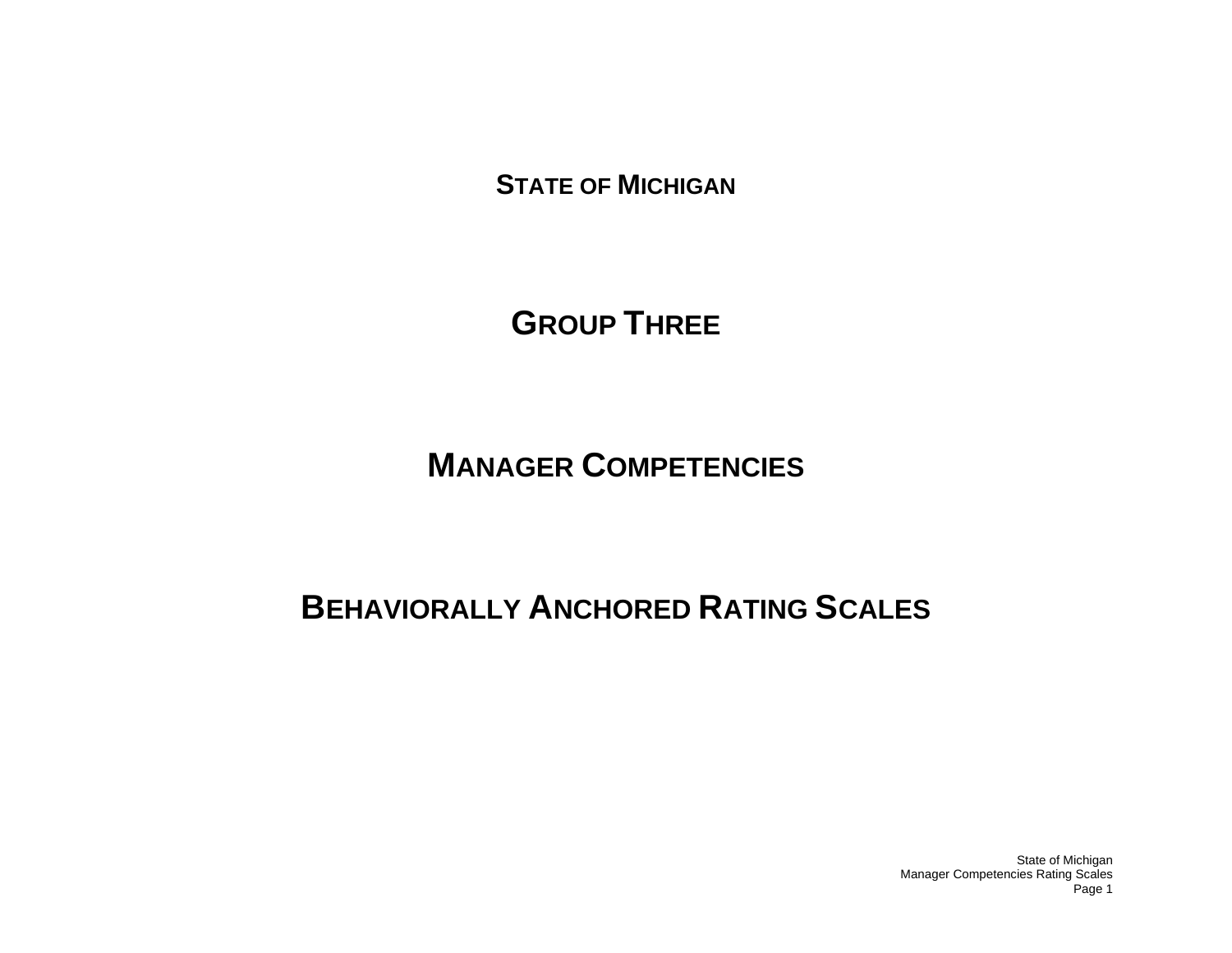# **ADAPTABILITY**

Maintaining effectiveness when experiencing major changes in personal work tasks or the work environment; adjusting effectively to work within new work structures, processes, requirements, or cultures.

## **Needs Improvement**

- •Often resistant to changes; defends and continues to rely upon existing/status quo approaches and procedures.
- •Often does not effectively adapt behavior in response to current situational needs.
- •Shows resistance in adjusting to new work processes and task requirements.

## **Meets Expectations**

- •Effectively adjusts behavior in response to changing work environments and work processes.
- •Works well within an ambiguous situation.
- •Adapts ideas and actions based on input from others.
- • Adjusts personal working style and incorporates process improvements to meet the needs of the situation, individual, department, or agency.
- •Helps others to understand the reasons for change and to maintain composure during it.

- $\bullet$ Excels in an environment of frequently changing work structures and processes.
- •Identifies opportunities and attains a high level of performance or achievement within a newly changed situation or environment.
- •Anticipates work changes and immediately adapts to the new situations and work requirements.
- • Develops employees that are highly effective in responding to frequently changing work requirements and organizational structures.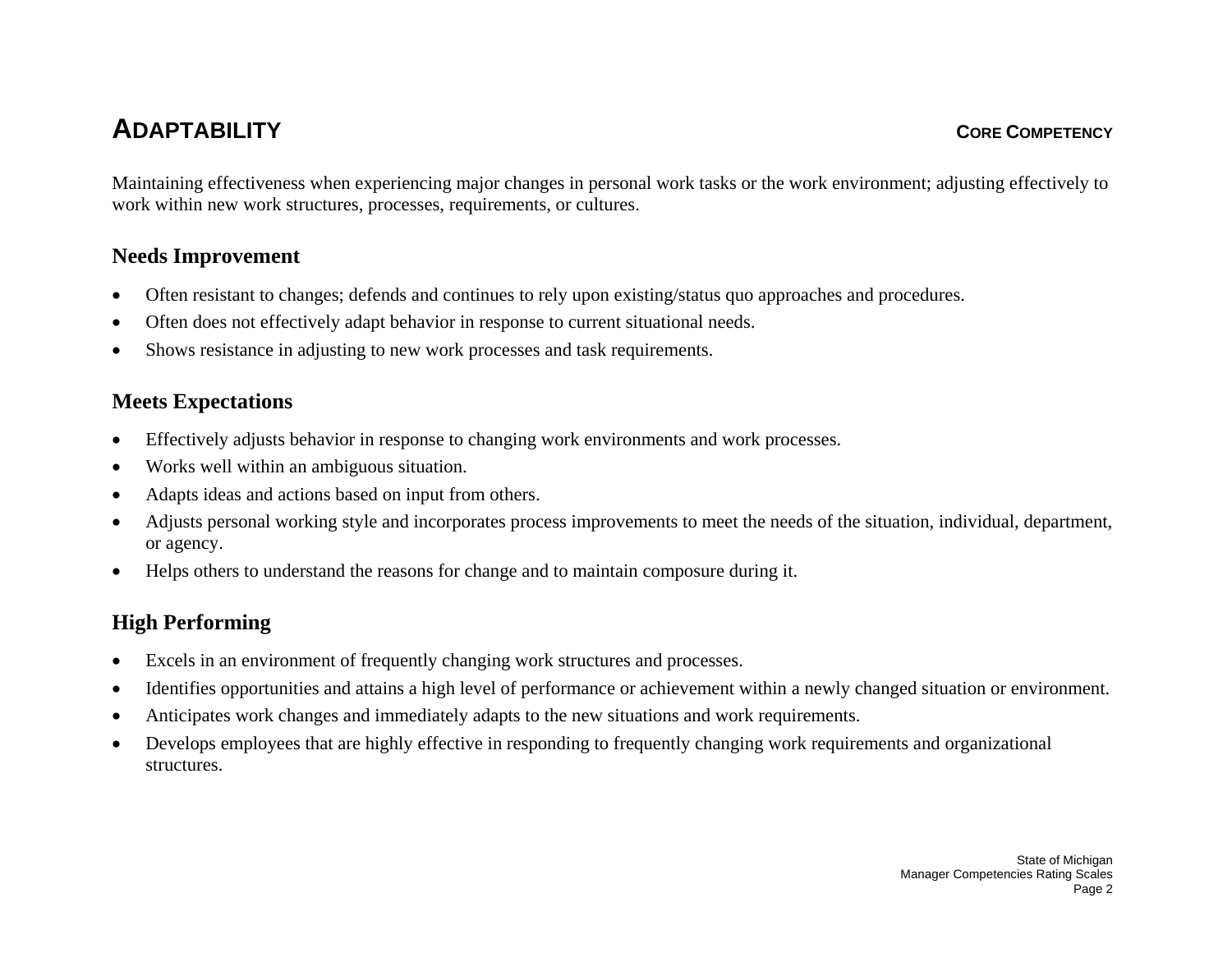# **COMMUNICATION**

Clearly conveying and receiving information and ideas through a variety of media to individuals or groups in a manner that engages the audience, helps them understand and retain the message, and permits response and feedback from the listener.

## **Needs Improvement**

- •Often has difficulty in succinctly stating or writing key points regarding an issue or concern.
- •Communications are frequently one-way; fails to process or incorporate input, feedback and response of message recipient.
- • Communication is generally not clear or persuasive to the audience for which it is intended; relies on jargon or complex wording inappropriately.
- •Demonstrates a lack of sensitivity when communicating with others.

## **Meets Expectations**

- •Effective in both providing and receiving information and data.
- •Communications are generally clear and easy to understand.
- •Factors in the issues and capabilities of the audience in communication.
- •Accurately assesses who/which groups should receive message, and respects the existing chain of command.
- •Organizes messages to include appropriate introduction, key content and summary.

- •Consistently articulates, in verbal and written form, otherwise complex ideas in a concise and easy to understand manner.
- •Highly persuasive in communications; presents ideas in a manner which actively engage the listener or reader.
- • Highly effective in active listening; can accurately restate the sender's message in different words and terms while also considering the recipient's preferences and communication style.
- •Excels in public speaking with the ability to effectively address a variety of groups and situations.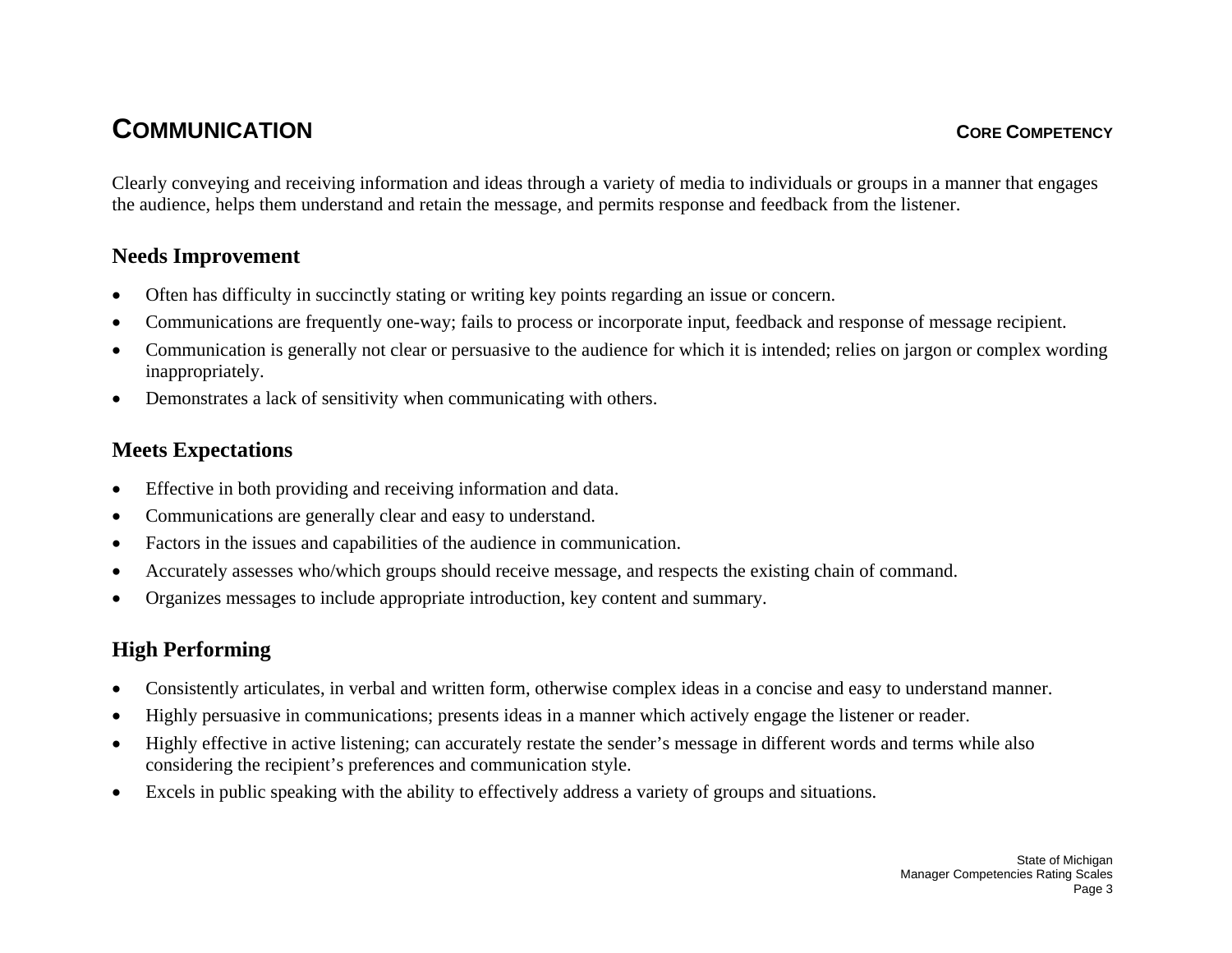# **CUSTOMER FOCUS**

Making customers and their needs a primary focus of one's actions; developing and sustaining productive customer relationships.

## **Needs Improvement**

- •Does not consistently provide quality service to the customer; receives customer complaints.
- •Often fails to provide customer with essential and appropriate information in a timely fashion.
- •Occasionally uses existing (or absence of specific) rules or procedures to justify avoiding service to customer groups.
- •Inflexible or unwilling to take appropriate risks to meet the needs of the customer.
- •Does not understand or demonstrate to others the Department's value of customer service.
- •Does not hold others accountable for maintaining satisfactory levels of customer service.

## **Meets Expectations**

- • Provides polite, accurate and timely information in response to customer requests; informs and educates customer regarding available alternatives where they exist.
- •Uses customer feedback to improve customer service.
- •Explains difficult information in a manner focused on the customer's perspective and level of knowledge.
- •Establishes positive relationships with internal and external customers.
- •Effectively manages customers when deadlines can not be met; provides alternatives to help them meet their needs.
- •Focuses on service and service quality within everyday activities and tasks.
- •Demonstrates to other persons or departments how the services of the organization can support their needs.
- • Expresses the importance of maintaining a customer-focused mindset. Reminds peers and direct reports about how to treat and interact with customers.

# **High Performing**

 $\bullet$ Consistently exceeds customer expectations by anticipating needs and proactively making recommendations.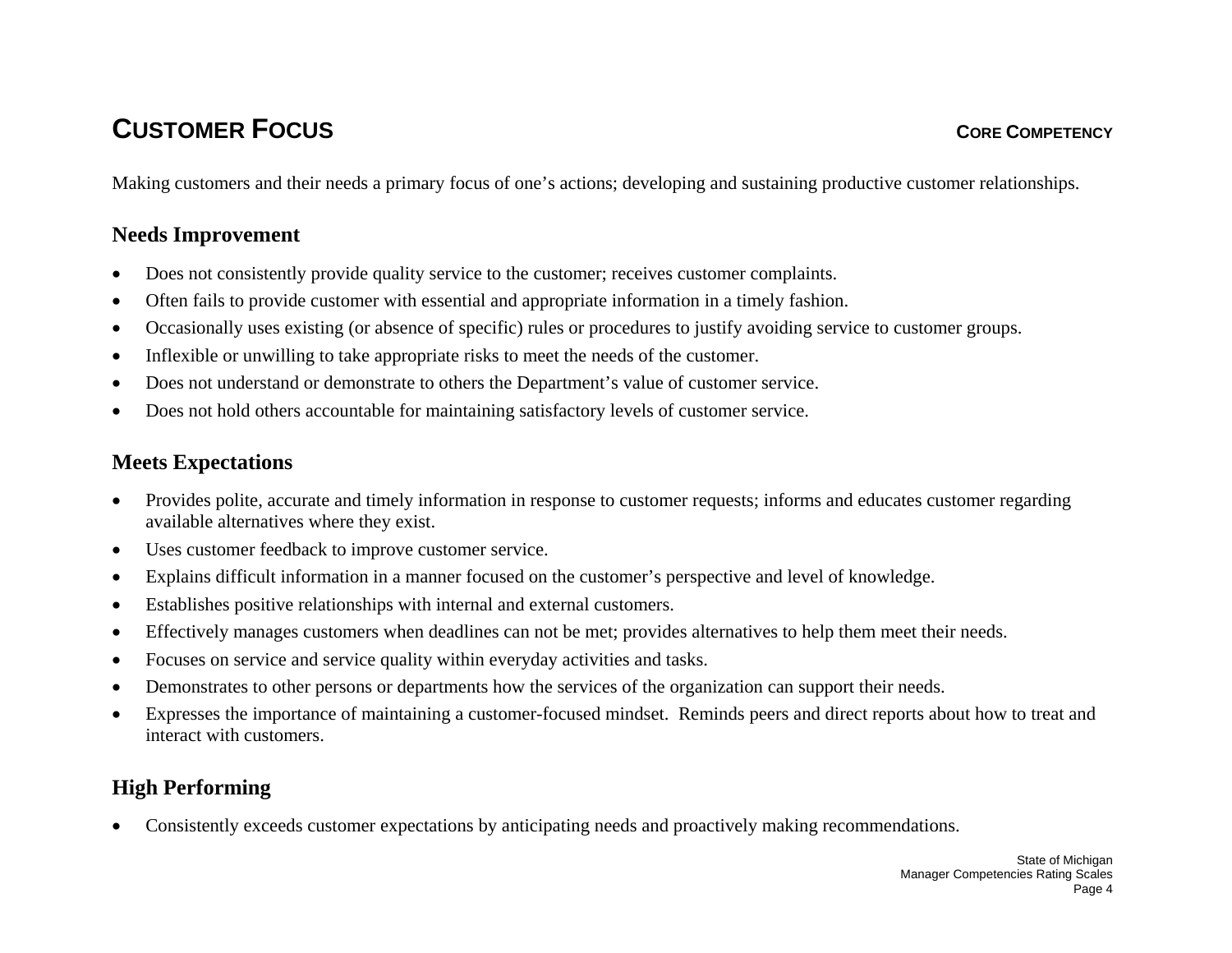- •Actively and frequently seeks feedback from customers to identify ways to continuously improve customer service.
- •Establishes highly effective relationships of trust and collaboration with new and ongoing customers.
- •Works to eliminate barriers that interfere with providing outstanding customer service.
- • Fosters a customer-focused climate by constantly challenging peers and direct reports to "think like a customer" and provide internal and external customers with the highest levels of service.

# **DECISION MAKING**

#### **CORE COMPETENCY**

Identifying and understanding issues, problems, and opportunities; comparing data from different sources to draw conclusions; using effective approaches for choosing a course of action or developing appropriate solutions; taking action that is consistent with available facts, constraints, and probable consequences.

## **Needs Improvement**

- •Decisions are not made based on logical thought and analysis.
- •Sometimes fails to consider past/similar experiences or input of stakeholders in the decision making process.
- •Frequently makes decisions in a "vacuum" without gathering facts or utilizing others' expertise.
- • Often fails to thoroughly think through the outcome of a decision; does not make logical inferences about the situation and outcome.
- •Quick to adopt a solution without evaluation of alternatives or potentially adverse consequences.
- •Decisions are often not made in a timely manner.

## **Meets Expectations**

- •Gathers information from a variety of sources prior to making a decision.
- •Makes decisions based upon the application of available criteria to several viable alternatives.
- • Analyzes factors which are relevant to the decision such as the current situation and the criticality of the decision and its impact, costs, resources, and stakeholders.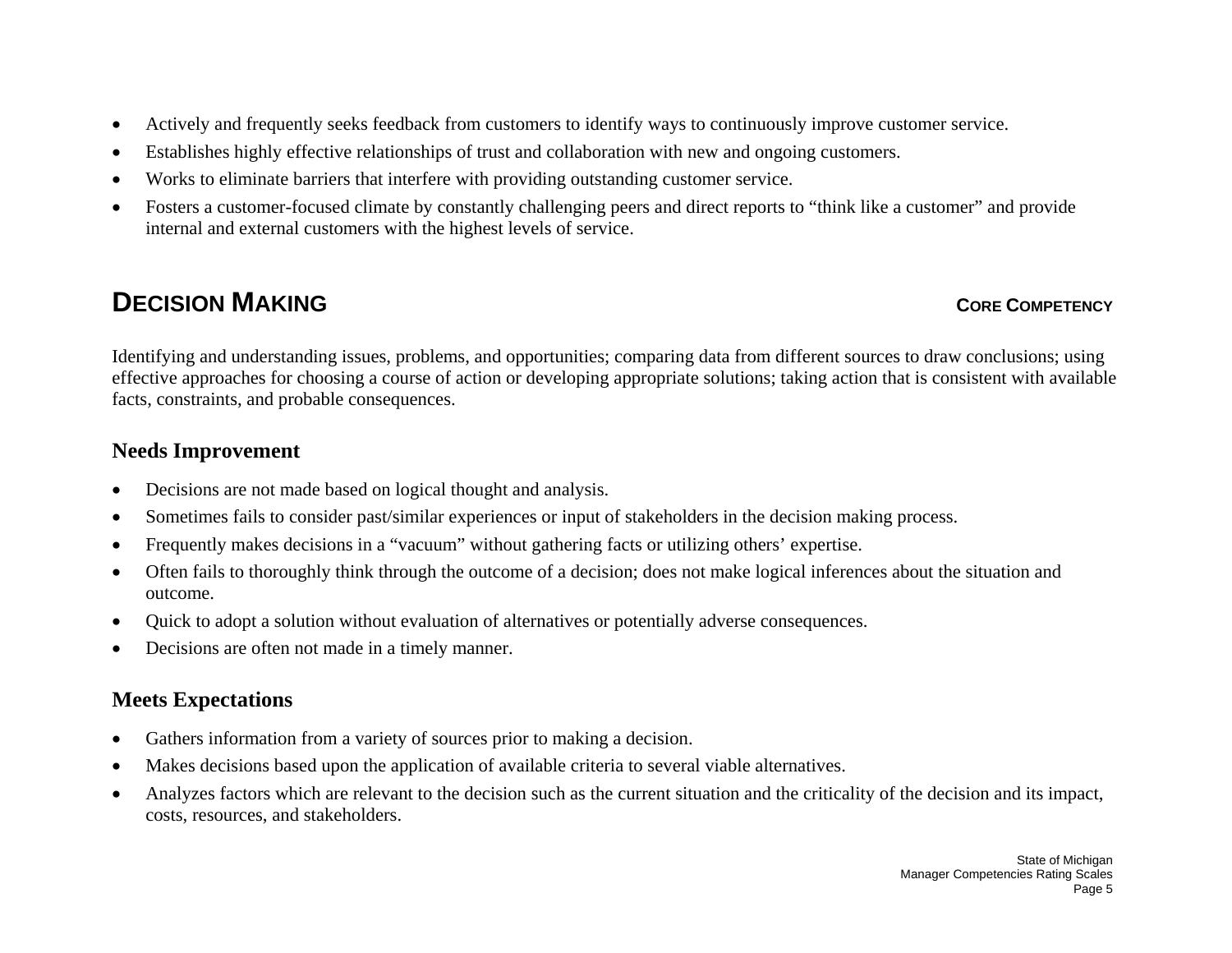- •Successfully conducts a cost/benefit analysis in the review of potential alternatives to a given decision.
- •Clearly explains the rationale behind decisions that are made.
- •Decisions are sound, logical, realistic, and exhibit prudent risk taking.

## **High Performing**

- •Consistently demonstrates a pattern of quality decisions that reflect objective criteria and organizational needs.
- • Systematically gathers quality research, and/or assembles key information which is not immediately available but is essential to effective decision making.
- • Actively involves others in the decision making process; fully utilizes others' expertise and range of resources for developing the best solutions.
- • Makes successful decisions within short time frames or crisis situations that demonstrate an intelligent rationale, experience and judgment.
- •Convincingly demonstrates and defends the short-term and long-term impact of otherwise unpopular decisions.

# **INNOVATION**

#### **CORE COMPETENCY**

Generating innovative solutions in work situations; trying different and novel ways to deal with work problems and opportunities.

- •Resists new and better ways of solving problems or completing tasks.
- •Rarely questions the efficiency of processes or makes recommendations for improvements.
- •Discourages new ideas and approaches.
- •Not usually able to produce fresh, relevant ideas in response to defined opportunities, problems, or situations.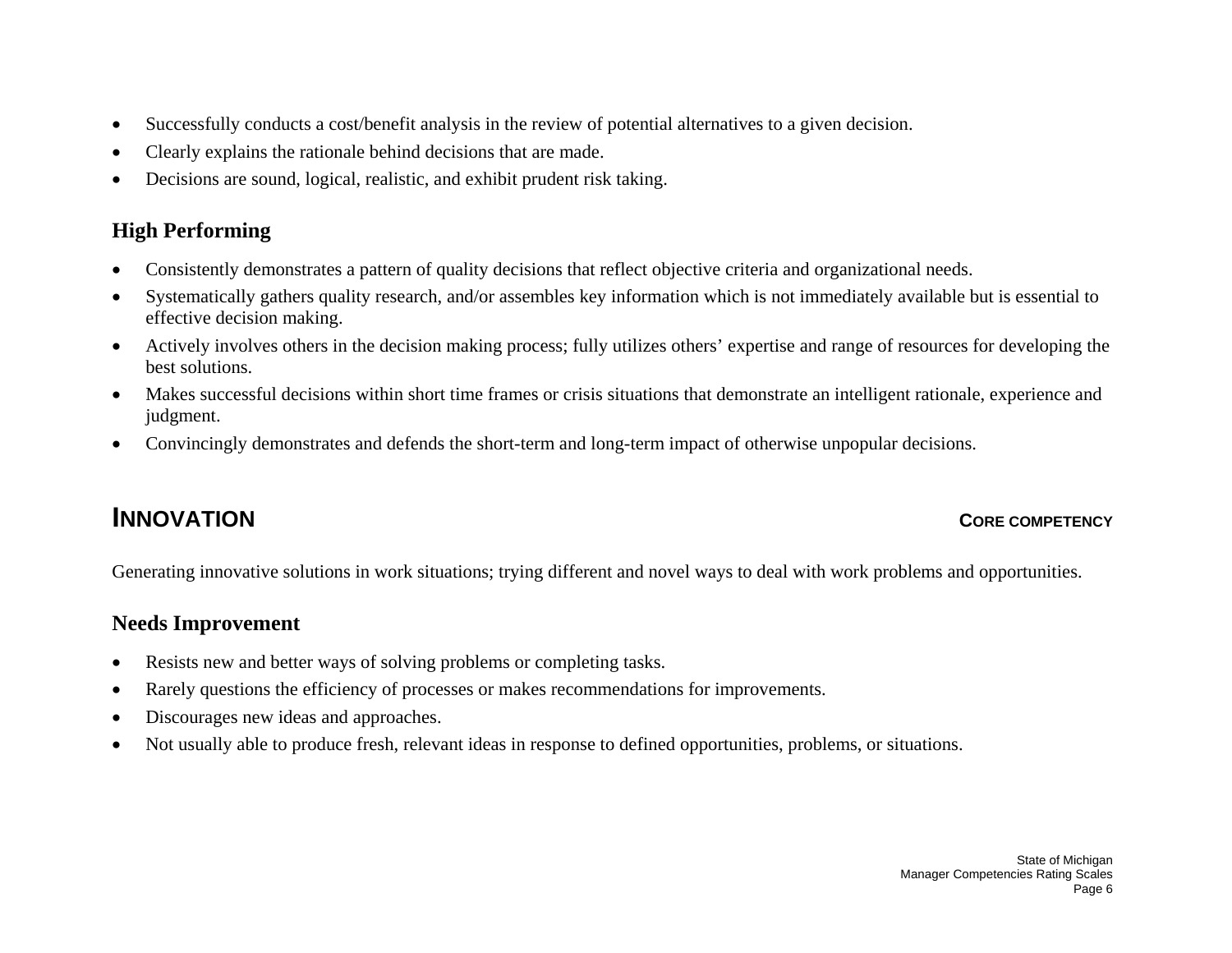- •Considers external and non-conventional practices and approaches in the development of alternatives.
- •Seeks and is open to new approaches and alternatives to meet organizational goals and objectives.
- •Integrates existing effective approaches with less conventional approaches to improve efficiency or productivity.
- •Is willing to take risks associated with new approaches.

## **High Performing**

- • Highly effective in identifying and drawing out new ideas and concepts from individuals who are otherwise less creative or reluctant to consider innovative ideas or approaches.
- •Develops highly creative alternatives to problems that address the shortcomings of more apparent or conventional alternatives.
- • Creates an atmosphere where innovation is championed, rewarded, and expected of each individual; encourages calculated risk taking by others.
- $\bullet$  Excels in seeking out information and applying new technology and practices to improve processes and generate unique solutions to emerging concerns.

# **TECHNICAL/PROFESSIONAL KNOWLEDGE AND SKILLS**

#### **CORE COMPETENCY**

Possessing, acquiring, and maintaining the technical/professional expertise required to do the job effectively and to create customer solutions. Technical/professional expertise is demonstrated through problem solving, applying technical knowledge, and product and service management for the functional area in which one operates.

- •Depth of expertise in any one area is not at the level required to consistently meet day-to-day needs.
- • Provides information that is incorrect or incomplete; develops solutions that only partially meet business needs due to gaps in technical/professional knowledge.
- $\bullet$ Knowledge in the various areas of job activities is limited.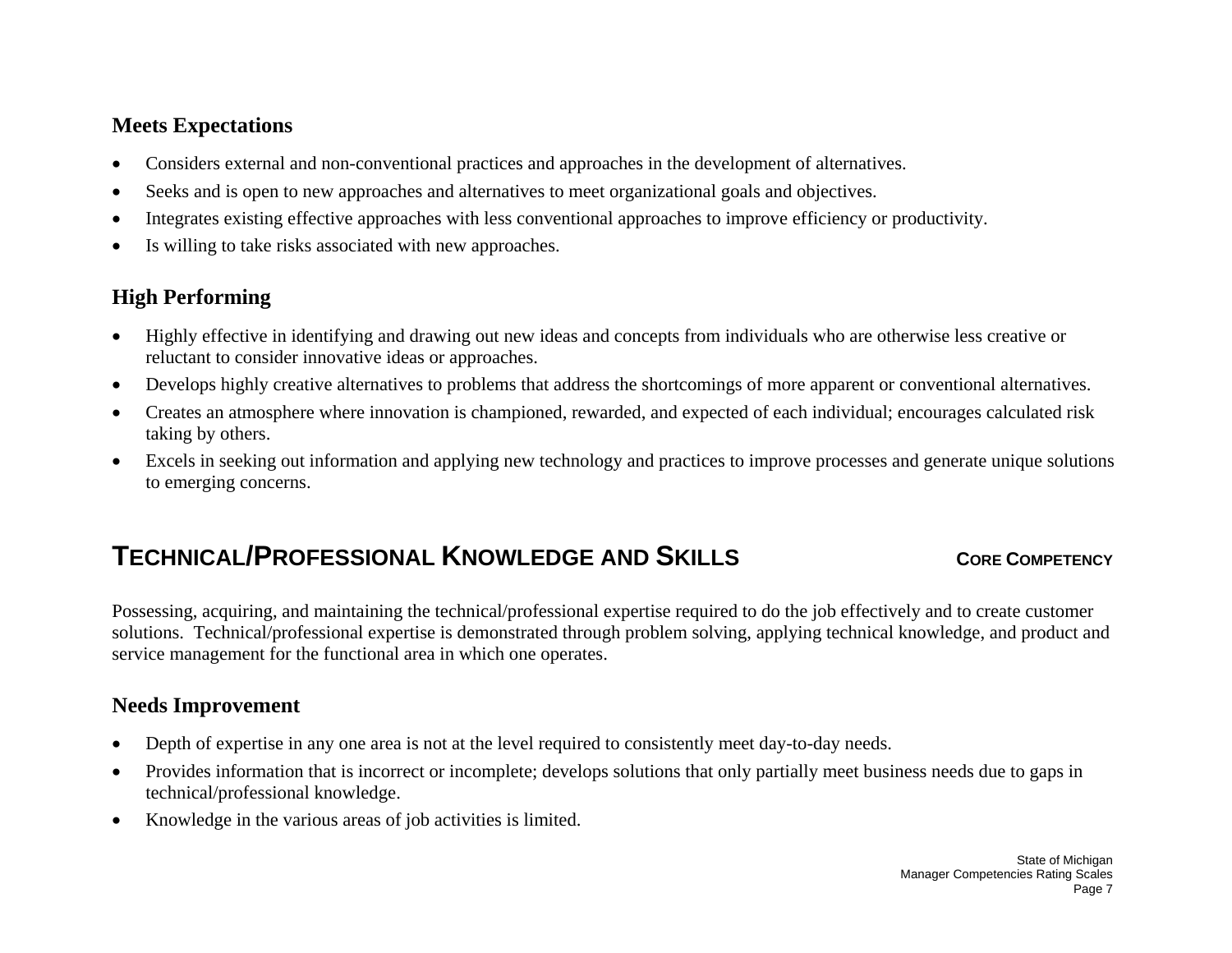• Views the job function and technical/professional contributions through a narrow perspective that is not closely linked to the organization's goals.

#### **Meets Expectations**

- •Knowledgeable of own technical/professional area and service environment.
- •Serves as a resource to others on technical/professional issues and problems.
- • Actively guides others in interpreting and solving technical issues; accurately explains concepts so that the listener may understand and apply them effectively.
- •Effectively applies technical/professional concepts within the field of work.
- •Effectively relates the job function and technical/professional skills to create needed solutions for the organization.
- •Actively supports continuous learning and keeps abreast of new developments within technical/professional area.

#### **High Performing**

- •Solves complex technical problems using advanced technical/professional expertise.
- • Identifies opportunities and generates recommendations for the development of new technical/professional applications, products, and services within the organization.
- •Has in-depth understanding of the technical detail of one's field and continuously searches out best practices.
- $\bullet$  Possesses deep knowledge of area of expertise and frequently applies this knowledge as a subject matter expert externally or for other areas of the organization.

# **VALUING DIVERSITY AND INCLUSION** CONSIDERED AND **CORE COMPETENCY**

Actively appreciating and including the diverse capabilities, insights, and ideas of others and working effectively and respectfully with individuals of diverse backgrounds, styles, abilities, and motivations.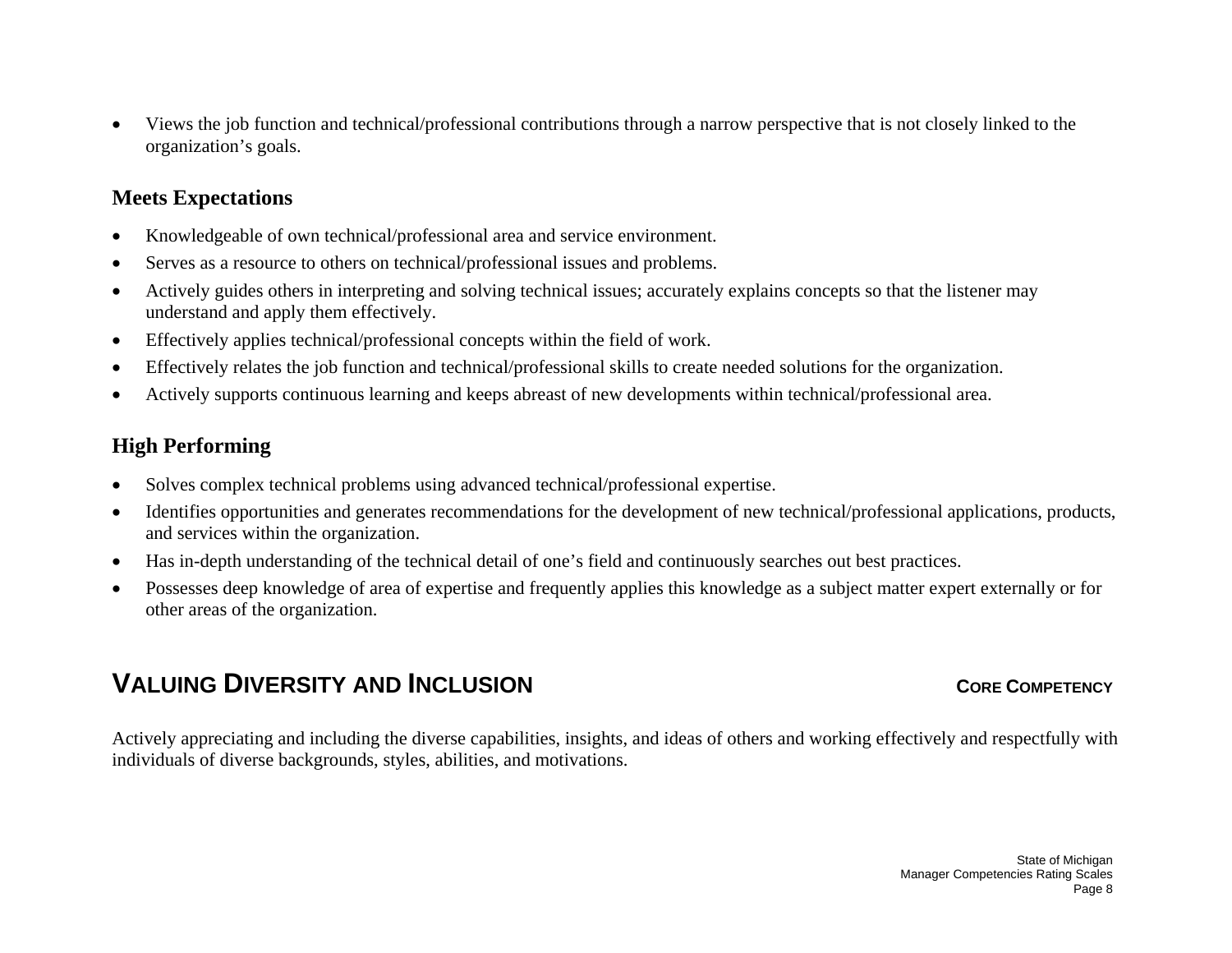#### **Needs Improvement**

- •Is not able to articulate an understanding of the value of diversity and inclusion.
- •Uses offensive or exclusionary communication.
- •Fails to advocate the concept of diversity and inclusion.
- •Does not motivate others to endorse and implement diversity and inclusion.
- •Does not take action to evaluate and promote diversity and inclusion in the workplace.
- •Does not support the progress and professional development of others.
- •Does not treat all people respectfully.
- •Does not understand how personal values and biases can impact behavior.
- •Does not sufficiently strive to understand others' backgrounds, styles, abilities, and motivations.

## **Meets Expectations**

- •Able to articulate an understanding of the value of diversity and inclusion.
- •Communicates in positive, non-offensive and inclusive terms with all people regardless of background or diversity.
- •Advocates the concept of diversity and inclusion.
- •Motivates others to endorse diversity and inclusion.
- •Takes some action to evaluate and promote diversity and inclusion in the workplace.
- •Supports the progress and professional development of others regardless of diversity.
- •Treats all people respectfully regardless of diversity.
- •Understands how personal values and biases could impact behavior.
- •Strives to understand others' backgrounds, styles, abilities, and motivations.

## **High Performing**

• Able to articulate an understanding of the value of diversity and inclusion and models behaviors that support diversity and inclusion.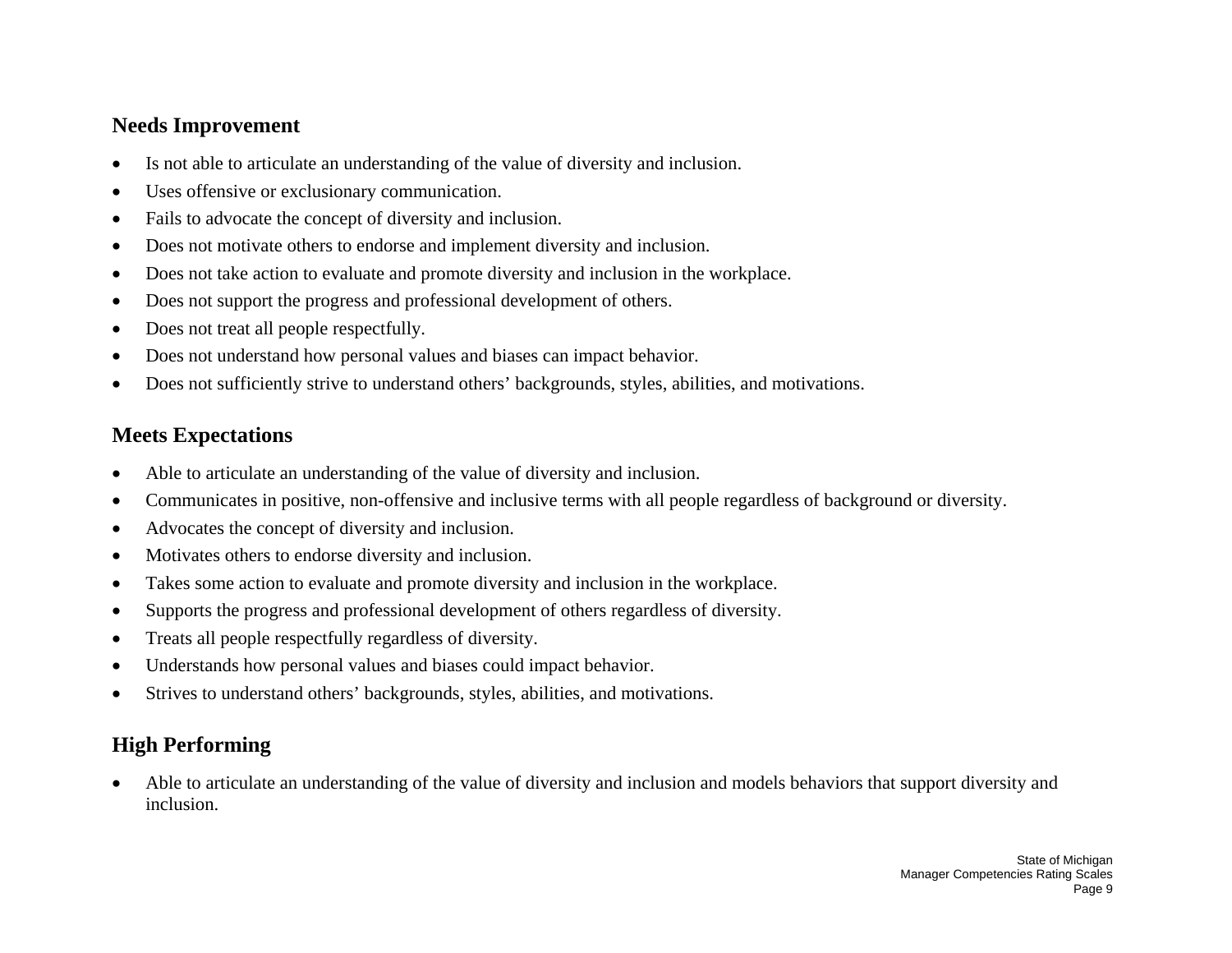- • Communicates in positive, non-offensive and inclusive terms with all people regardless of background or diversity, and appropriately expresses disapproval of offensive communications by others.
- •Articulates and promotes the vision of diversity and inclusion.
- •Motivates others to endorse and champion diversity and inclusion.
- •Consistently takes actions to evaluate and promote diversity and inclusion in the workplace.
- •Implements comprehensive approaches to promote the progress and professional development of others.
- • Treats all people respectfully regardless of their diversity and promotes respect as an important component of diversity and inclusion.
- •Makes it a regular practice to examine personal values and biases to maximize inclusion of diverse perspectives.
- •Strives to understand others' backgrounds, styles, abilities, and motivations and encourages others to do the same.

# **PLANNING AND ORGANIZING WORK**

#### **MANAGING ACTIVITIES AND RESOURCES**

Establishing courses of action for self and others to ensure that work is completed efficiently.

## **Needs Improvement**

- •Focuses exclusively on the task at the current moment; does not schedule beyond the immediate.
- •Has difficulty prioritizing actions; needs a great deal of direction around what to do and when.
- •Does not consistently deliver results on time or within budget.
- • Does not manage time well on everyday tasks; may focus on one task at the exclusion of others; does not monitor own progress effectively.
- $\bullet$ Does not effectively monitor the progress of the work activities of team members or subordinates.

## **Meets Expectations**

- •Determines specific work tasks and available resources to ensure timely completion of most important work assignments.
- •Effectively prioritizes tasks based on their importance and time requirements.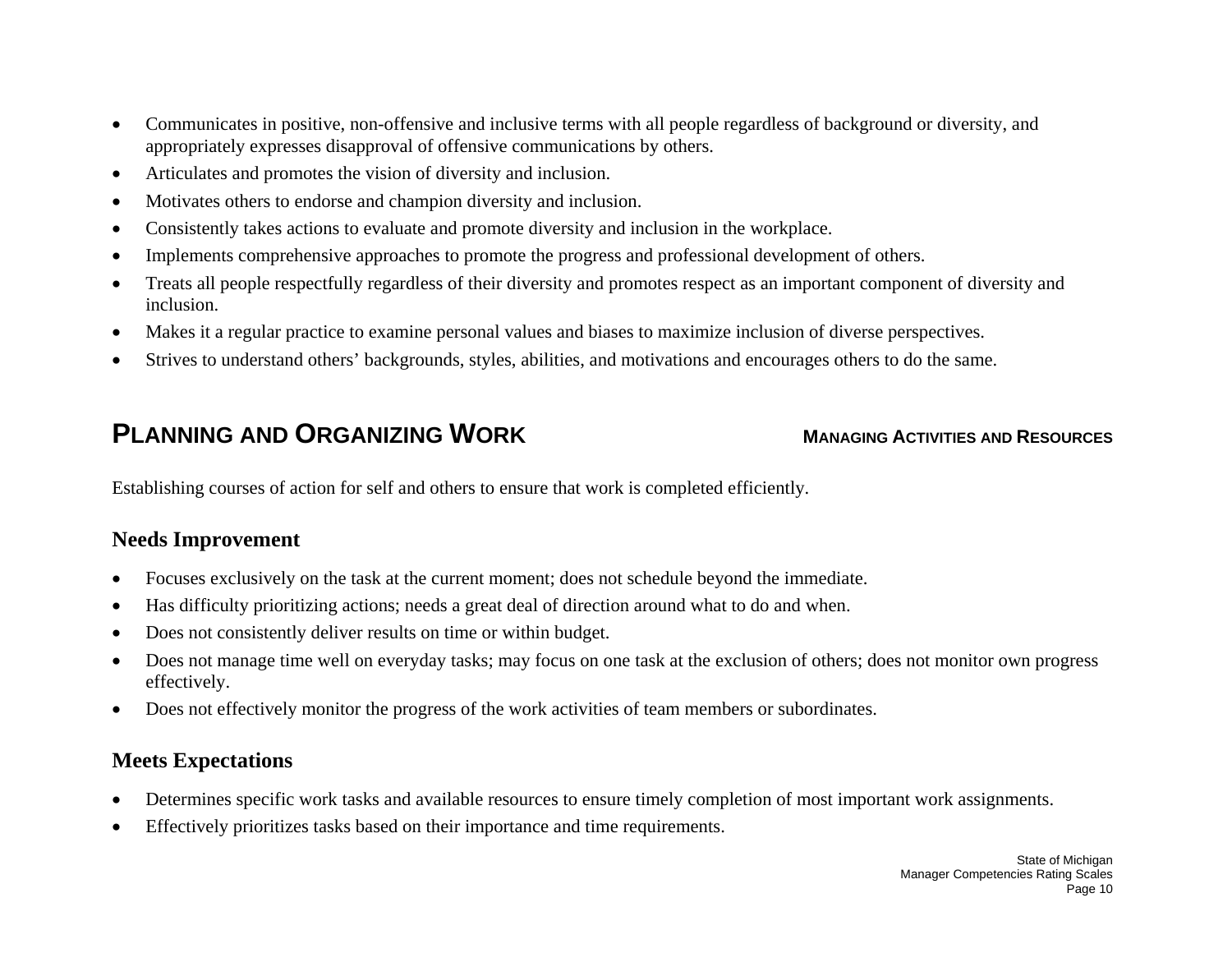- $\bullet$  Monitors progress of work activities and modifies plans to address changing priorities and needs and develops sound contingency plans.
- •Delivers results on time and within budget; does not over-promise or under-deliver.
- •Utilizes a structured approach to project planning and management to meet objectives with available resources.
- • Effectively implements project plans with subordinates to achieve results; monitors subordinate progress while retaining overall project responsibility.

## **High Performing**

- •Consistently completes projects utilizing minimal or optimal resources within or ahead of established timeframes.
- • Consistently develops comprehensive and integrated project activity plans based on sound techniques that support the achievement of organizational strategic needs.
- $\bullet$  Excels in implementing project plans; effectively manages multiple projects to completion in highly challenging or changing situations.
- • Anticipates the need for alternate courses of action and successfully implements contingencies in response to frequently changing demands; knows project status and risks at all times.

# **DELEGATING RESPONSIBILITY**

#### **MANAGING ACTIVITIES AND RESOURCES**

Allocating decision-making authority and/or task responsibility to appropriate others to maximize the organization's and individual's effectiveness.

- •Is reluctant to assign work beyond tested resources.
- •Micro-manages projects; subordinates follow orders for most tasks and are not authorized to use own judgment and expertise.
- •Frequently does not provide adequate information when delegating.
- •Does not explain expected outcomes for an assigned task.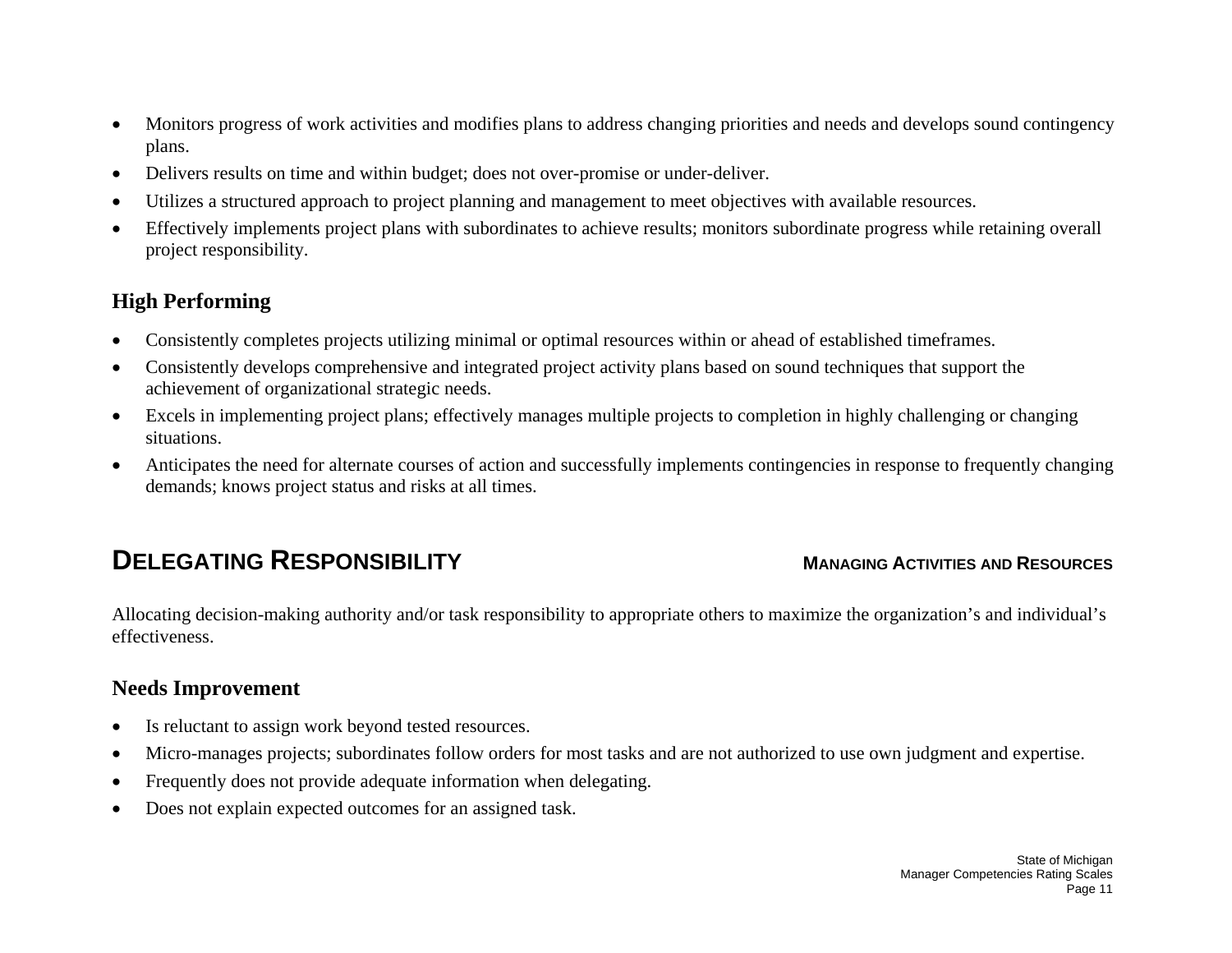- •Assigns inappropriate tasks for the skill levels of subordinates.
- •Does not effectively consider people's workloads and schedules when assigning tasks.

- •Balances subordinate workloads and skill sets when assigning tasks.
- •Delegates activities to others to complete; monitors progress towards completion of the work.
- • Explains expected results and allows employees to utilize appropriate degree of own judgment and knowledge to complete the work.
- •Sets clear task or project completion expectations.
- •Assigns appropriate tasks for the skill levels of subordinates.

## **High Performing**

- $\bullet$  Consistently and effectively assigns and utilizes appropriate staff and resources to complete multiple projects successfully and within or ahead of schedule.
- •Delegates activities to grow staff capabilities; knows which activities can be effectively delegated to which staff.
- •When assigning work, gives clear goals and objectives within parameters; empowers people to exercise own judgment and expertise to complete the work.
- • Assigns tasks to team members in a manner that maximizes the quality and quantity of work which is completed by the entire team.

# **BUILDING TRUST**

#### **MANAGING PEOPLE AND TEAMS**

Interacting with others in a way that gives them confidence in one's intentions and those of the organization.

## **Needs Improvement**

•Does not treat others in a consistent and fair manner; "plays favorites" with some subordinates.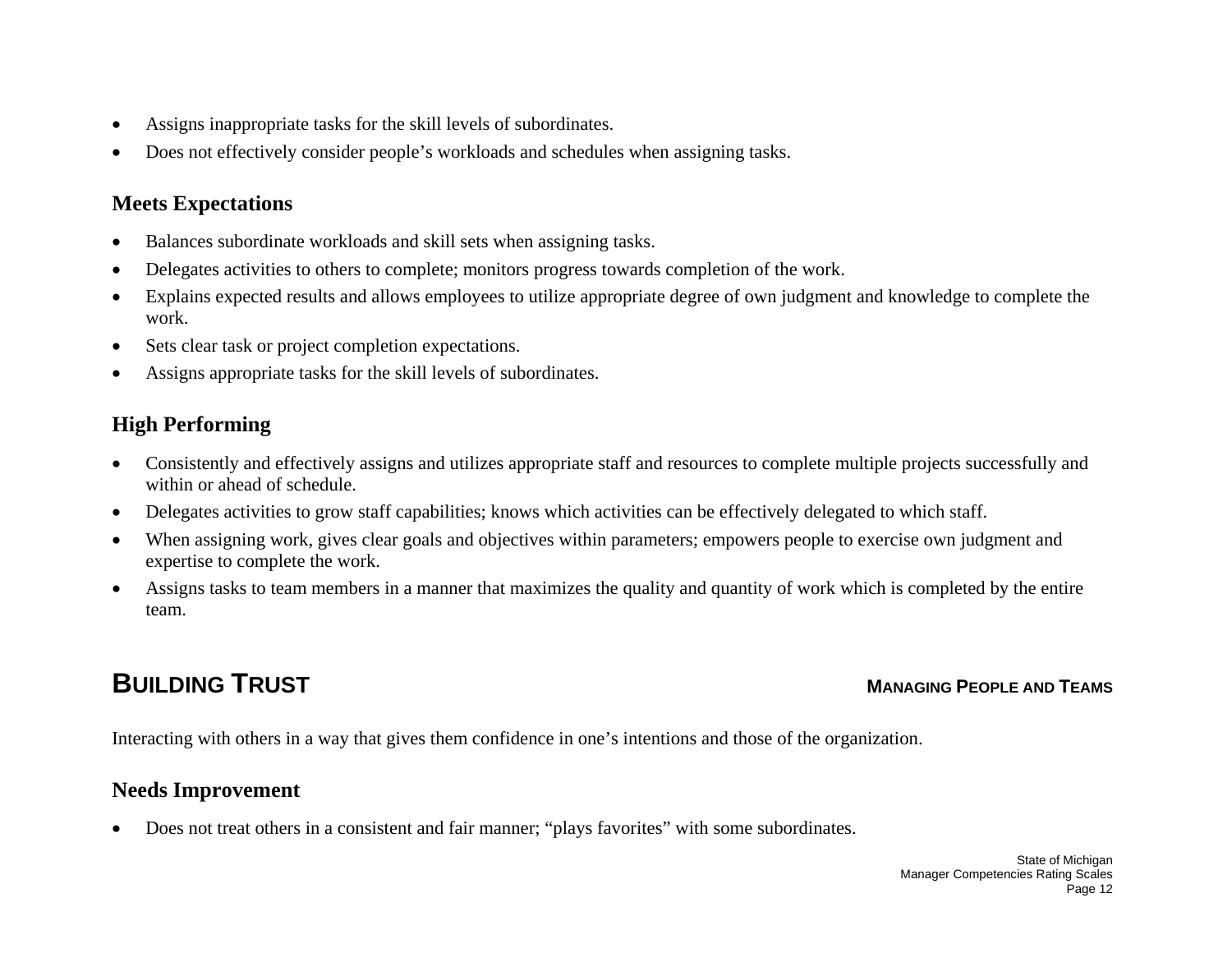- •Does not routinely follow through on commitments.
- •Doesn't take personal responsibility and places blame when things go wrong.
- •Does not keep confidential or personal information to self; shares inappropriate information (e.g., rumors, gossip).

- •Consistently follows through on commitments and promises.
- •Is trustworthy with confidential information.
- •Is fair and consistent with staff; states rules as well as consequences for non-compliance to rules or requirements.
- •Acknowledges the contribution of others and gives credit where due.
- •Communicates openly and honestly with employees, peers, and supervisors.
- • Is open and honest with staff; shares information with staff and acknowledges when he/she does not immediately have the answers to a problem or situation.

## **High Performing**

- •Consistently fulfills promises and commitments including those that may be unpopular or difficult.
- •Takes appropriate risks to convey directives and information back and forth between upper management and employees.
- •Communicates openly with employees on difficult issues to clear up "mixed messages" employees may have received.
- • Openly accepts responsibility for setbacks and less successful endeavors by self or team; discusses how to amend the situation in the future, including modification of own efforts or actions.

# **DEVELOPING A SUCCESSFUL TEAM**

#### **MANAGING PEOPLE AND TEAMS**

Using appropriate methods and a flexible interpersonal style to help develop a cohesive team; facilitating the completion of team goals.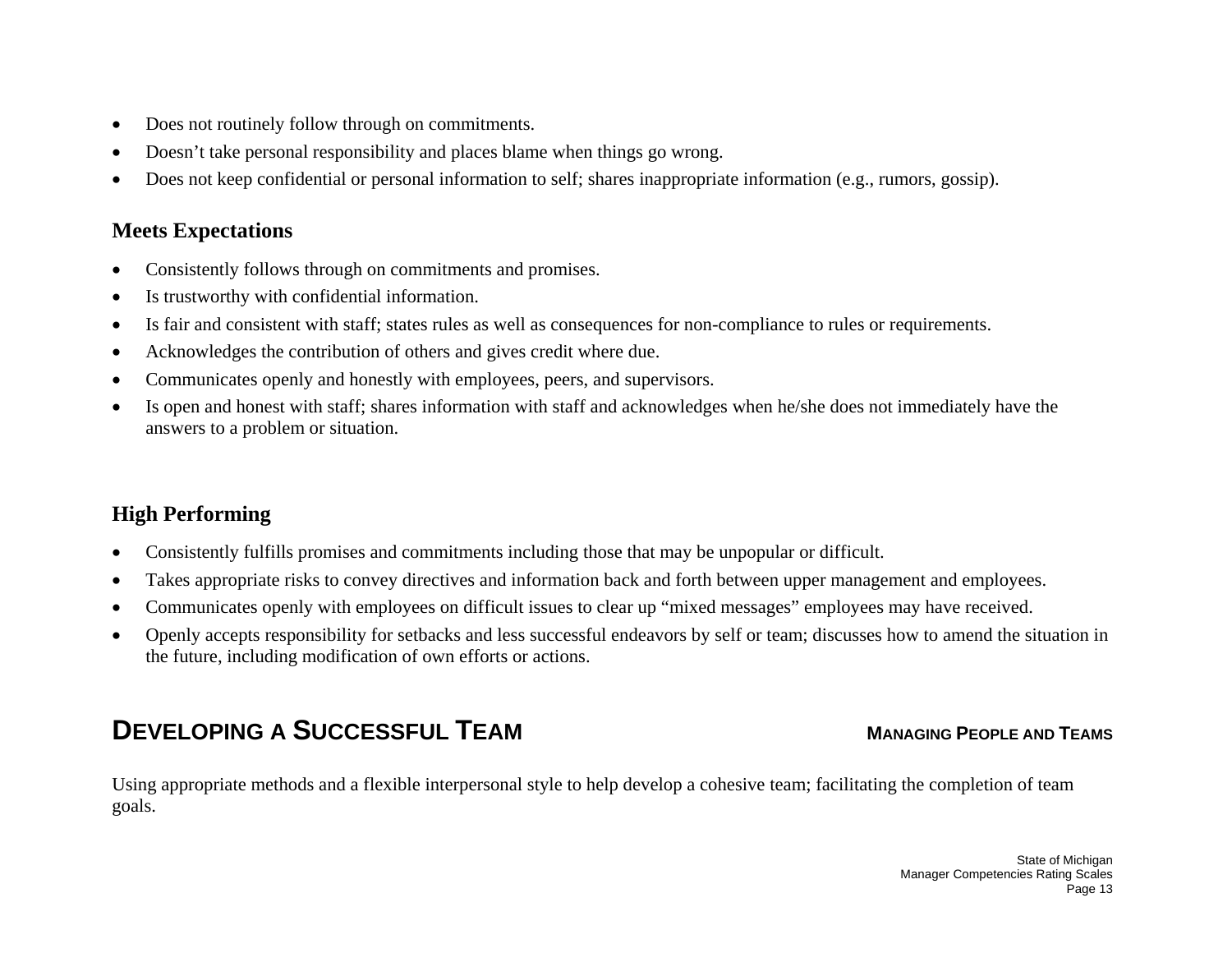#### **Needs Improvement**

- •Often fails to build consensus in team thoughts and actions; key objectives are not understood by or acted upon by team members.
- •Does not promote full team involvement in decisions; leader makes all substantive decisions.
- •Expects the team to solve problems but does not give enough guidance or support.
- •Ignores dissention; doesn't attain full team participation; allows one or more team members to unduly influence others.
- •Does not consider diversity of skills and perspectives in assembling and developing team.

## **Meets Expectations**

- •Brings individuals together who effectively work towards solving a problem or goal.
- •Monitors team progress towards goals and regularly provides feedback to the team regarding progress.
- •Actively involves the team in decision making; gives the team credit for successes as well as responsibility for failures.
- •Actively seeks ideas and involvement of team members in problem solving and shares information on why decisions are made.
- • Creates an environment where team members accept differences in approaches; values opinions of others and acts to promote the success of the entire team.

- Leads teams that are highly effective in producing significant business results; teams are recognized within the organization for their ability to deliver results.
- • Creates high performing teams where team members regularly learn from each other and adapt team processes for improved team efficiency and outcomes.
- $\bullet$  Highly effective in developing and sustaining a high level of team member commitment and "ownership" for decisions and results by team members.
- •Conveys strong confidence in self and team; builds pride in the team and inspires team members to perform to their fullest.
- • Insightfully diagnoses critical skills and capabilities needed by individuals or by the entire team, and takes effective action to bring about needed improvement.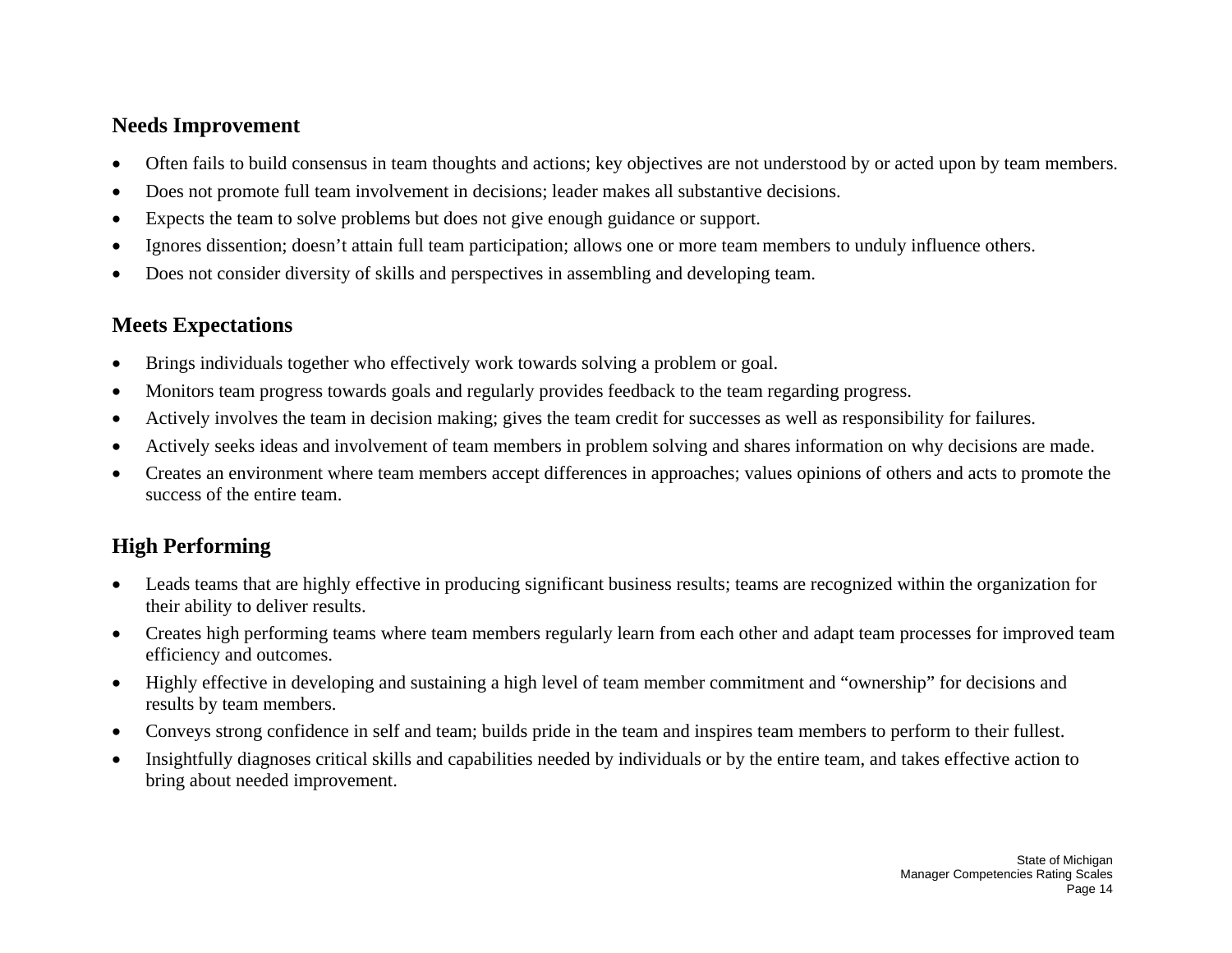# **ALIGNING PERFORMANCE FOR SUCCESS**

#### **MANAGING PEOPLE AND TEAMS**

Focusing and guiding others in accomplishing work objectives.

#### **Needs Improvement**

- • Does not consistently emphasize the importance of high quality work; does not hold subordinates accountable for marginal quality work.
- •Does not set clear expectations for defining work success.
- •Does not obtain or provide adequate training or experiences for staff to accomplish work objectives.
- •Does not effectively monitor progress of subordinates or team member actions resulting in wasted resources or re-work.
- •Is not approachable to staff who have questions or seek advice on completing work effectively.
- •Does not regularly provide feedback to staff on work performance; discusses performance primarily during the annual review.

## **Meets Expectations**

- •Sets performance objectives for the individual and/or the project; ensures people understand the assignment.
- • Works with subordinates to generate performance goals that are specific, measurable, and time-bound; establishes an agreed upon mechanism for monitoring progress.
- •Holds team members accountable for achieving results.
- •Ensures that individuals have the proper training for the task at hand.
- •Monitors performance and provides regular feedback in addition to the annual performance review.
- •Provides the necessary tools for staff to accomplish work objectives; helps to eliminate obstacles or problems.
- •Provides objective and insightful feedback on others' strengths and weaknesses.

## **High Performing**

 $\bullet$  Sets high performance expectations for the individual or team; creates high levels of commitment and buy-in for results; holds others accountable for achieving the results.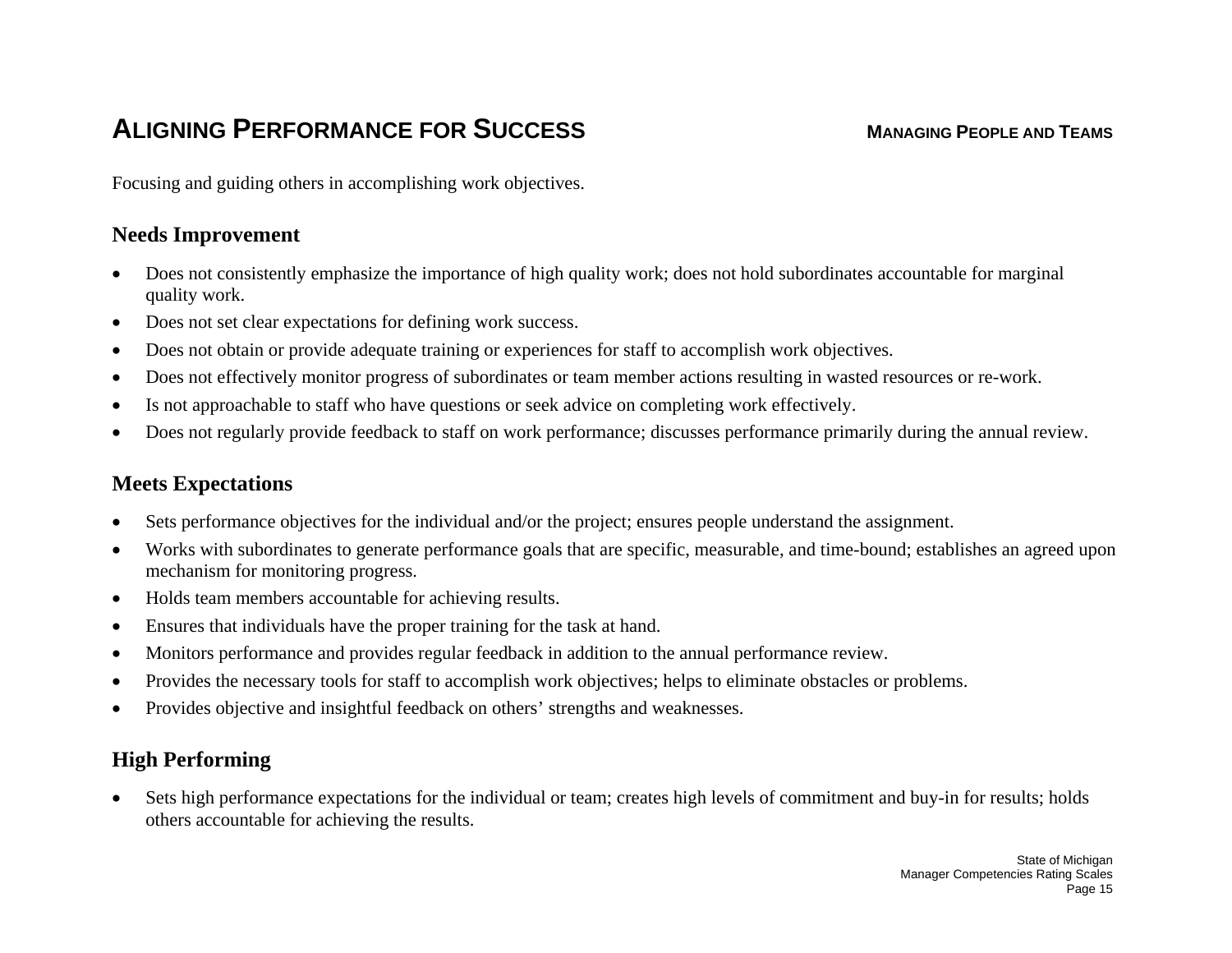- • Rewards and recognizes others in ways to both intrinsically and extrinsically motivate them; identifies appropriate rewards and recognition that motivates others and consistently delivers it to maximize individual and team performance.
- •Finds ways to leverage strengths of team members and manage limitations in order to deliver strong team results.
- • Takes necessary risks and action to successfully find resources, training, tools, etc. to support staff needs; is creative with regard to obtaining additional resources.
- • Actively coaches others and works with them to create developmental opportunities to expand their knowledge and skill level; provides highly insightful feedback and guidance for career development.

# **MANAGING CONFLICT**

#### **MANAGING PEOPLE AND TEAMS**

Dealing effectively with others in antagonistic situations; using appropriate interpersonal styles and methods to reduce tension or conflict between two or more people.

## **Needs Improvement**

- •Does not recognize when conflict is occurring or emotions are escalating; does not probe for interests of conflicting parties.
- • Inappropriately avoids conflict; allows conflict to "fester" without bringing it out into the open and attempting to negotiate acceptable solutions.
- •Defines only own interests; establishes own positions and biases rather than seeking common interests.
- •Accepts or recommends acceptance of "win/lose" situations rather than seeking compromise of collaboration.
- •Personalizes conflict; sometimes attacks people rather than issues.

## **Meets Expectations**

- $\bullet$ Identifies that there is a problem or conflict occurring and takes steps to resolve it.
- •Assesses when to get involved with the conflict and when to let parties resolve it without involvement.
- •Recognizes different interests, viewpoints, or needs of others and allows them to express their views in a respectful manner.
- •Recognizes potentially harmful or illegal (violent, dangerous, harassment, etc.) situations and takes appropriate actions.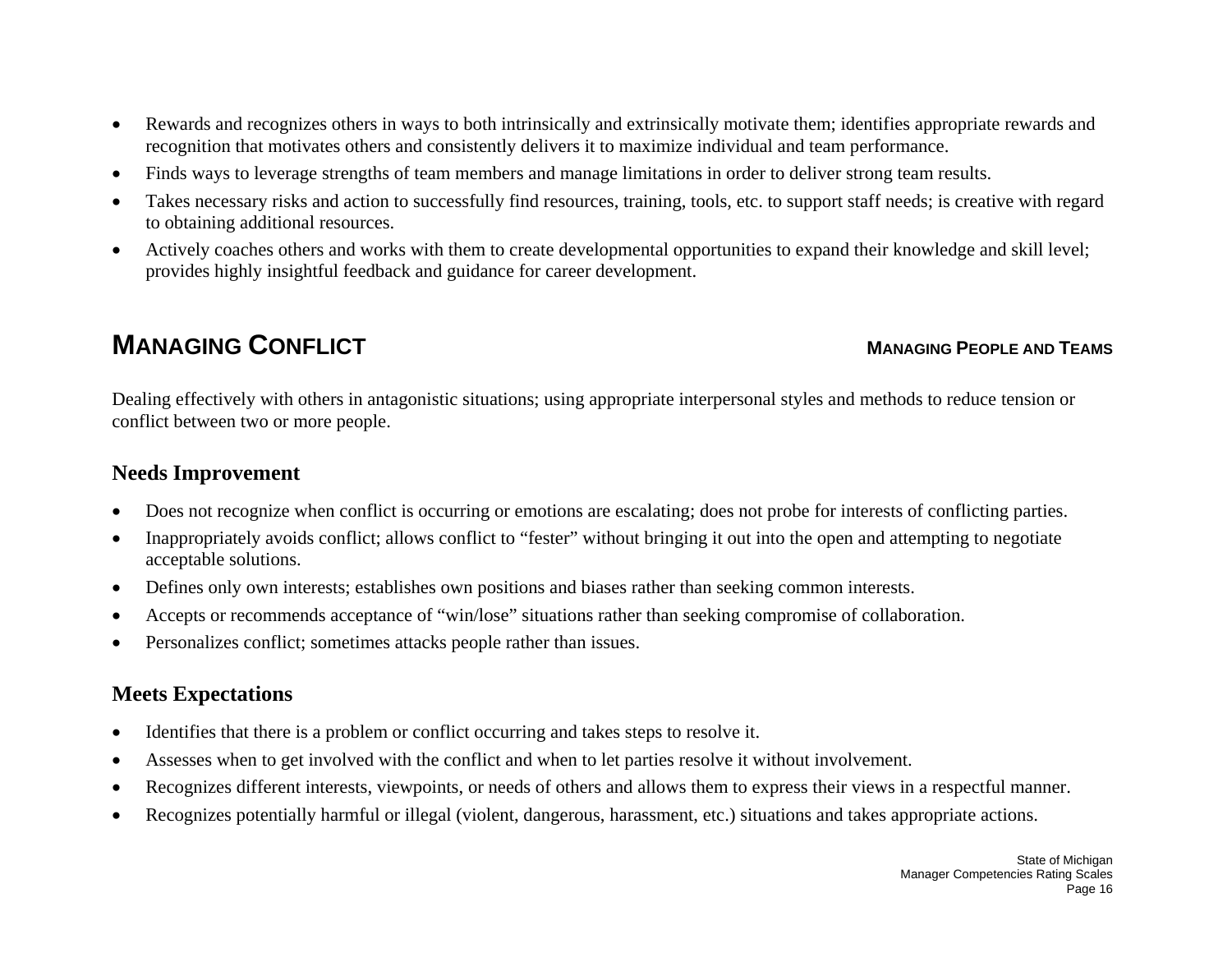$\bullet$ Assists parties to achieve mutually acceptable "win-win" solutions.

## **High Performing**

- $\bullet$  Highly skilled in seeing early warning signs of conflict and takes steps to prevent problems; gets to essence of the problem to resolve issues before they escalate to a conflict.
- • Excels in transforming conflict into problem solving; insightfully diagnoses issues and develops effective solutions that are accepted by others.
- •Creates an environment where differences of expression or opinion are valued; differences are used to achieve superior results.
- • Uses positive and constructive techniques to help team members anticipate and effectively deal with pressures and interpersonal conflicts that may occur in the work environment.

# **FACILITATING CHANGE**

#### **LEADING CHANGE**

Encouraging others to seek opportunities for different and innovative approaches to addressing problems and opportunities, facilitating the implementation and acceptance of change within the workplace.

#### **Needs Improvement**

- •Communicates resistance or fear of change to others.
- •Limits involvement of others in charge; does not seek buy-in, input or ownership.
- •Fails to modify own work practices or hold others accountable to following changes that are adopted by the organization.
- •Inconsistent in support of change effort; abandons the change effort or presents change as coming from an outside source.
- •Relays change information to staff but not in a consistent manner.
- •Communicates change in a negative manner; discourages others from taking a new approach to work activities.

#### **Meets Expectations**

•Communicates organizational changes that are occurring to staff members; explains the purpose of the changes.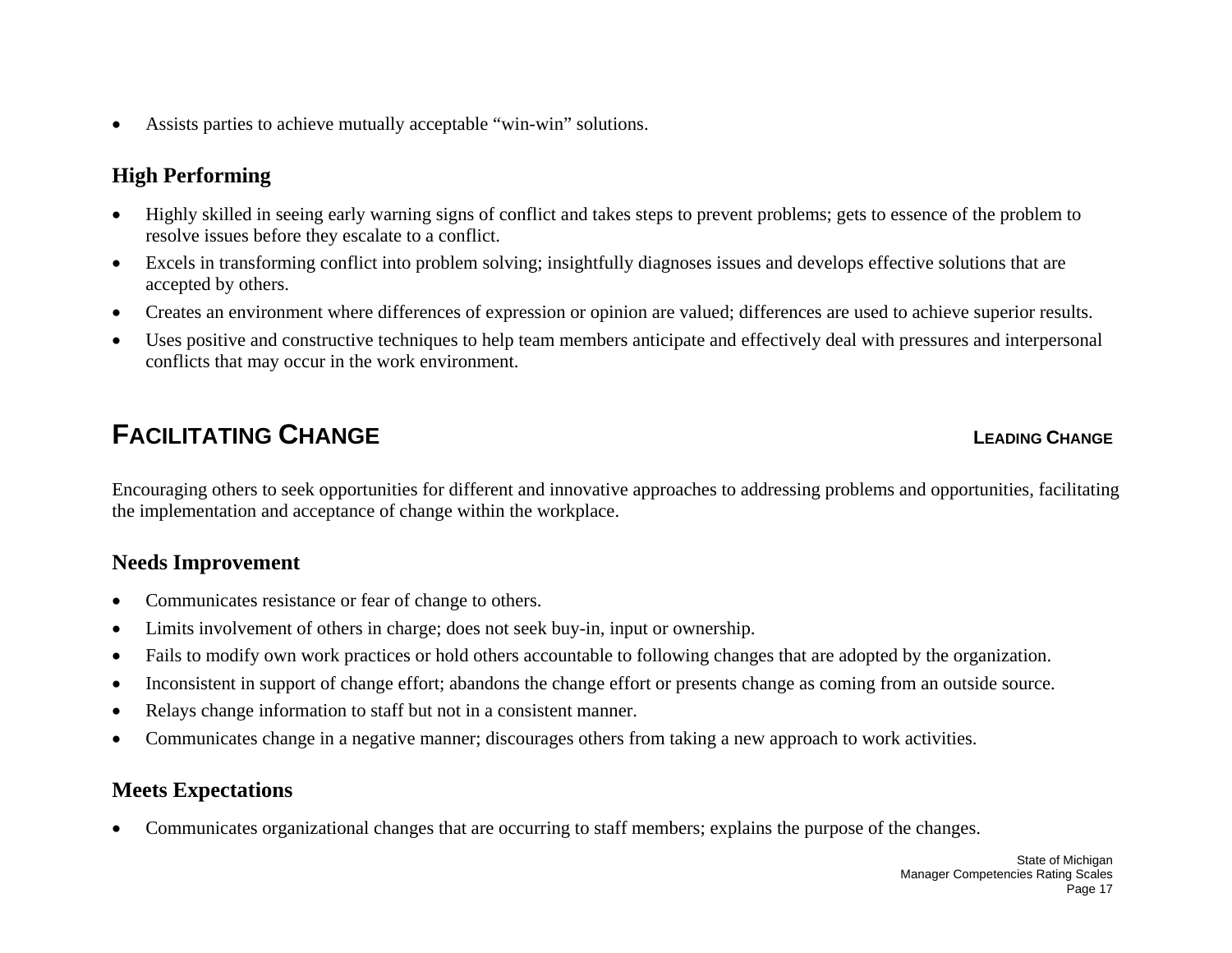- •Actively considers and openly discusses changes or modifications that are proposed by others.
- •Introduces new goals, objectives, and processes to support organizational change and effectively monitors their implementation.
- •Offers employees tools and support to adjust to changes.
- •Acknowledges, explains, and supports change regardless of own preference and priorities.

## **High Performing**

- •Explains the business imperative of change and communicates a sense of urgency regarding the need to change.
- • Proactively seeks out opportunities for change to increase the organization's effectiveness; builds consensus and creates acceptance of change while effectively addressing concerns.
- $\bullet$  Actively involves others in the change process; solicits input ahead of time and assists others in seeing how changes will affect them.
- • Consistently implements successful change; presents changes upward to management; provides feedback to employees on the success of change actions.

# **BUILDING PARTNERSHIPS**

#### **LEADING CHANGE**

Identifying opportunities and taking action to build strategic relationships between one's area and other areas, teams, departments, units, or organizations to help achieve business goals.

- •Rarely goes outside of the work unit or organization to coordinate activities with others.
- •Infrequently or poorly communicates with other areas or departments.
- •Focuses on own internal function rather than looking at the interfaces that surround the function.
- •Often does not follow through on commitments to other areas or units.
- •Does little to maintain or strengthen existing work relationships with subordinates, peers, or management.
- •Does not look for or recognize opportunities to develop relationships within or outside the organization.